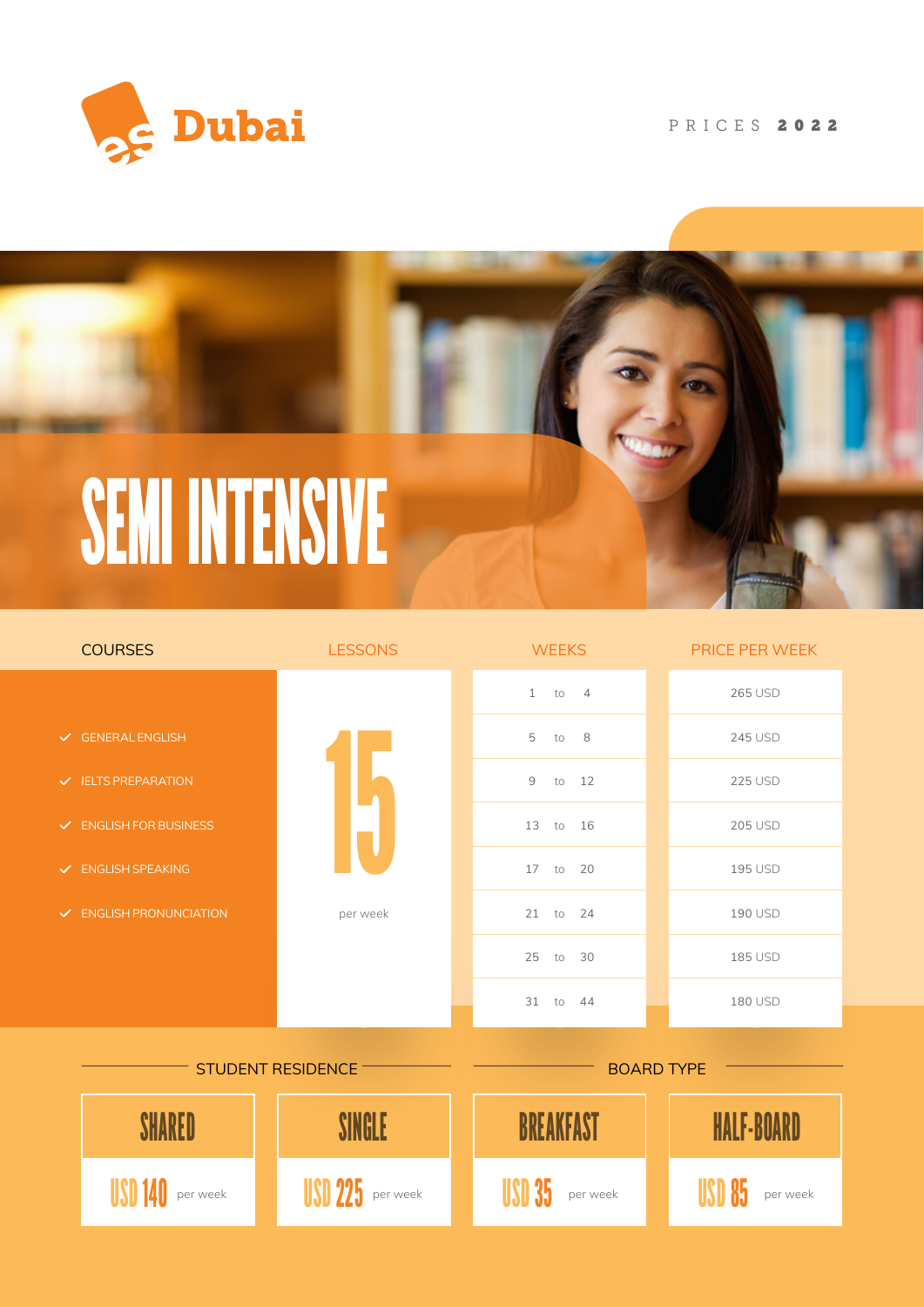

## PRICES 2022



| <b>COURSES</b>                           |                                                | <b>LESSONS</b> | <b>WEEKS</b>              | PRICE PER WEEK    |
|------------------------------------------|------------------------------------------------|----------------|---------------------------|-------------------|
|                                          |                                                |                | 1<br>to<br>$\overline{4}$ | 445 USD           |
|                                          | This option is available                       |                | 5<br>8<br>to              | 420 USD           |
|                                          | for General English only,<br>or combined with: |                | 9<br>12<br>to             | 390 USD           |
|                                          | $\checkmark$ IELTS PREPARATION*                |                | 13 to 16                  | 360 USD           |
|                                          | $\vee$ ENGLISH FOR BUSINESS                    |                | 17<br>to<br>20            | 335 USD           |
|                                          | $\checkmark$ ENGLISH SPEAKING                  | per week       | 21<br>to<br>24            | 315 USD           |
|                                          | $\checkmark$ ENGLISH PRONUNCIATION             |                | 25<br>to<br>30            | <b>290 USD</b>    |
|                                          |                                                |                | 31<br>to 44               | 280 USD           |
| STUDENT RESIDENCE -<br><b>BOARD TYPE</b> |                                                |                |                           |                   |
|                                          | SHARED                                         | SINGLE         | <b>BREAKFAST</b>          | <b>HALF-BOARD</b> |
|                                          | per week                                       | per week       | per week                  | per week          |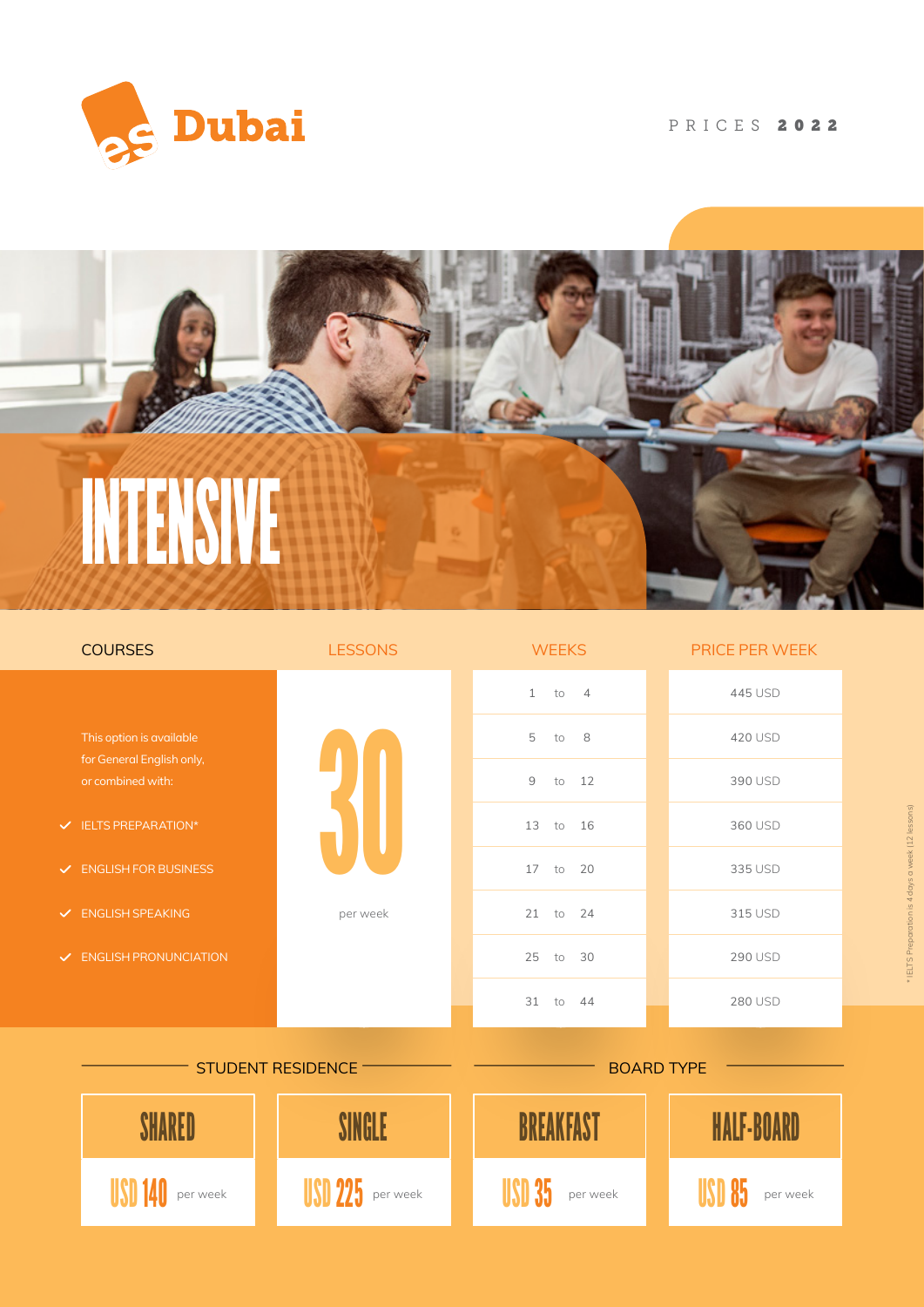### TOURIST VISA FEES STUDENT VISA FEES

| Thirty (30) days Tourist Visa | 140 USD |
|-------------------------------|---------|
| Ninety (90) days Tourist Visa | 385 USD |

### OTHER FEES NOTES

| Accommodation booking          | 90 USD         |
|--------------------------------|----------------|
| Course registration            | 90 USD         |
| Bank transfer charges          | <b>50 USD</b>  |
| Credit card charges            | 3%             |
| Airport pickup - one way (DXB) | <b>75 USD</b>  |
| Airport pickup - return (DXB)  | <b>110 USD</b> |
| Books (per level)              | 55 USD         |
| COVID-19 test                  | <b>50 USD</b>  |

## ESSENTIAL INFORMATION

### Tuition fees 2022

Prices are valid for courses starting from 1st January 2022 until 31st December 2022.

### School and public holidays 2022

Classes at ES Dubai run every Sunday to Thursday, except on public holidays. The following are the public holidays in the UAE for 2022: 1st Jan\*, 30th Apr to 4th May\*, 8th Jul to 11th Jul\*, 30th Jul\*, 8th Oct\*, 1st Dec to 3rd Dec\*.

### Christmas 2022

ES Dubai will be closed on December 25th and 26th for the Christmas holidays. No fees are charged for this period, and the two days missed will be added at the end of the course.

### Ramadan 2022

Ramadan is predicted to start on 2th April, 2022 and will end on 2th May, 2022. During the month of Ramadan, and as per UAE regulations, classes will change from 2 hours and 15 minutes of contact time to 2 hours per day, and students will be given additional lessons after Ramadan to compensate for the time missed.

### The tuition fees includes:

- Lessons of 45 minutes
- Free use of all supplementary teaching materials
- Use of self-access facilities ••••••
- Internet access in the school
- Certificate and end-of-course report
- Progress tests

| 3-Months Short Term Student Visa | 340 USD  |
|----------------------------------|----------|
| 1-Year Student Resident Visa     | 1060 USD |

| Accommodation is inclusive of internet,<br>utilities, transportation to and from<br>school, as well as the use of common<br>areas, such as gym, swimming pool, |
|----------------------------------------------------------------------------------------------------------------------------------------------------------------|
| study room and games room.                                                                                                                                     |
| Minimum age: 15                                                                                                                                                |
| Holiday allowance varies according to<br>course length.                                                                                                        |
| Please check our website (esdubai.com)                                                                                                                         |

- $\ddot{\phantom{0}}$ Holiday allowance varies according to course length.
- Please check our website (esdubai.com) for the full terms and conditions.